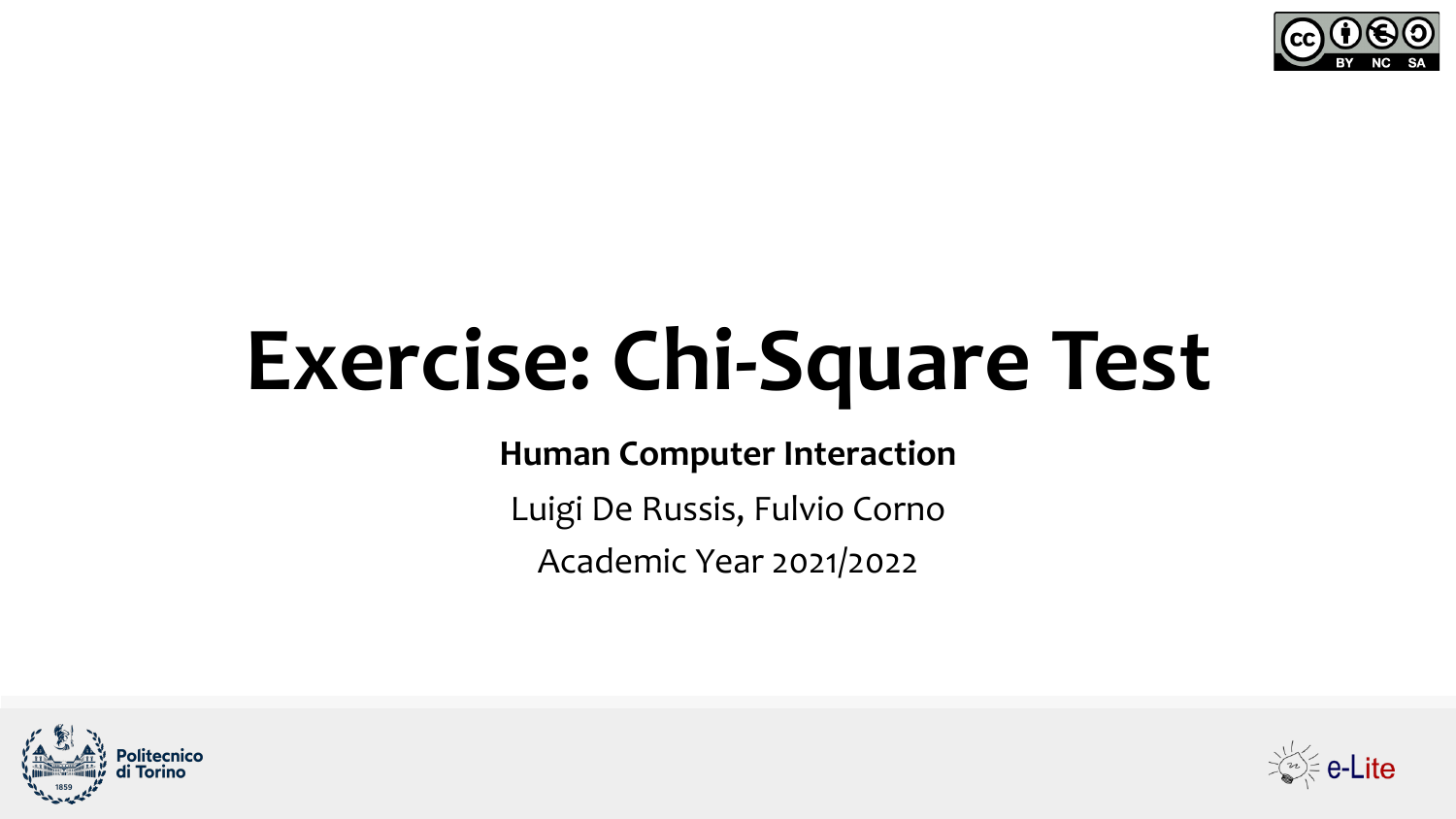### **Portale della Didattica: A/B Testing**

Will the "Community" link lead to significantly more students using the functionality versus the original "Forum" link?





*Experimental Design*: online A/B test, **randomly** show each student one version of the page. We are measuring the "engagement rate", i.e., how many students open that functionality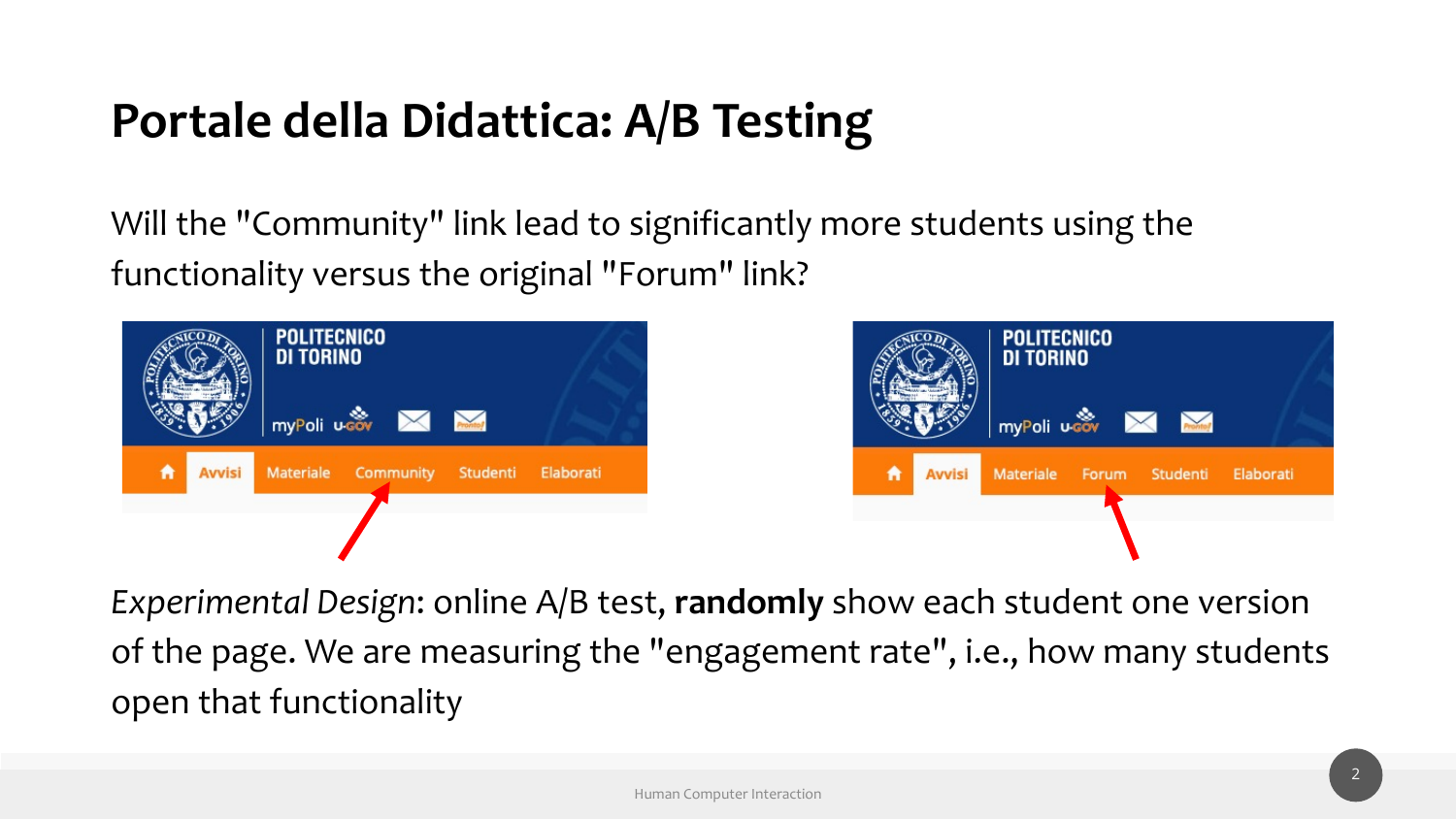|                                       | <b>Button on the page</b> |       |  |  |  |  |
|---------------------------------------|---------------------------|-------|--|--|--|--|
|                                       | Community                 | Forum |  |  |  |  |
| Students use the functionality        | 30                        | 20    |  |  |  |  |
| Students didn't use the functionality | 70                        | 100   |  |  |  |  |

Total visitors: 100 120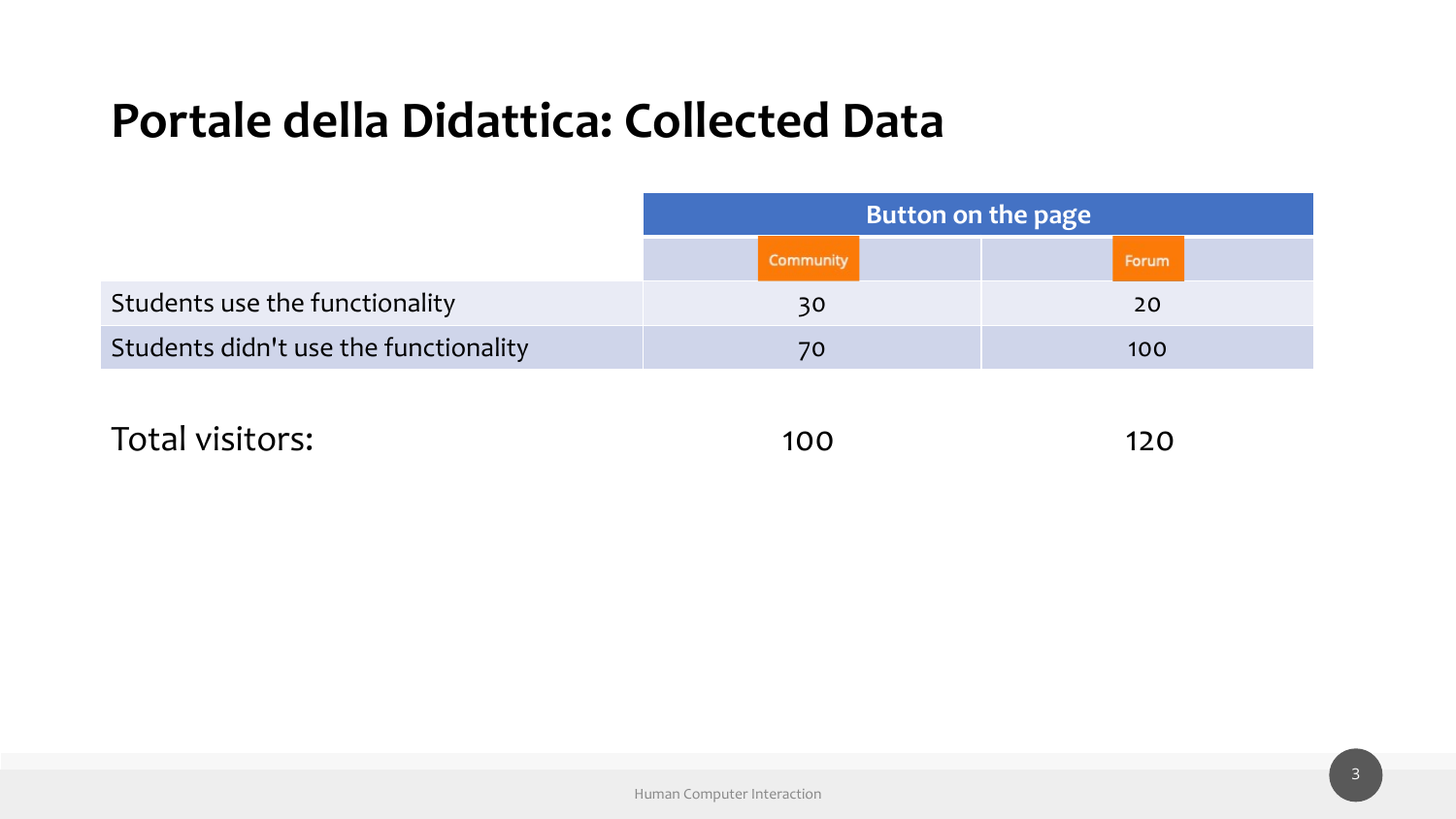|                                       | Button on the page |         |
|---------------------------------------|--------------------|---------|
|                                       | Community          | Forum   |
| Students use the functionality        | 30(30%)            | 20(17%) |
| Students didn't use the functionality | 70                 | 100     |
|                                       |                    |         |

Total visitors: 100 120

30% is higher than 17%, so we are done! Right? "Community" is clearly better!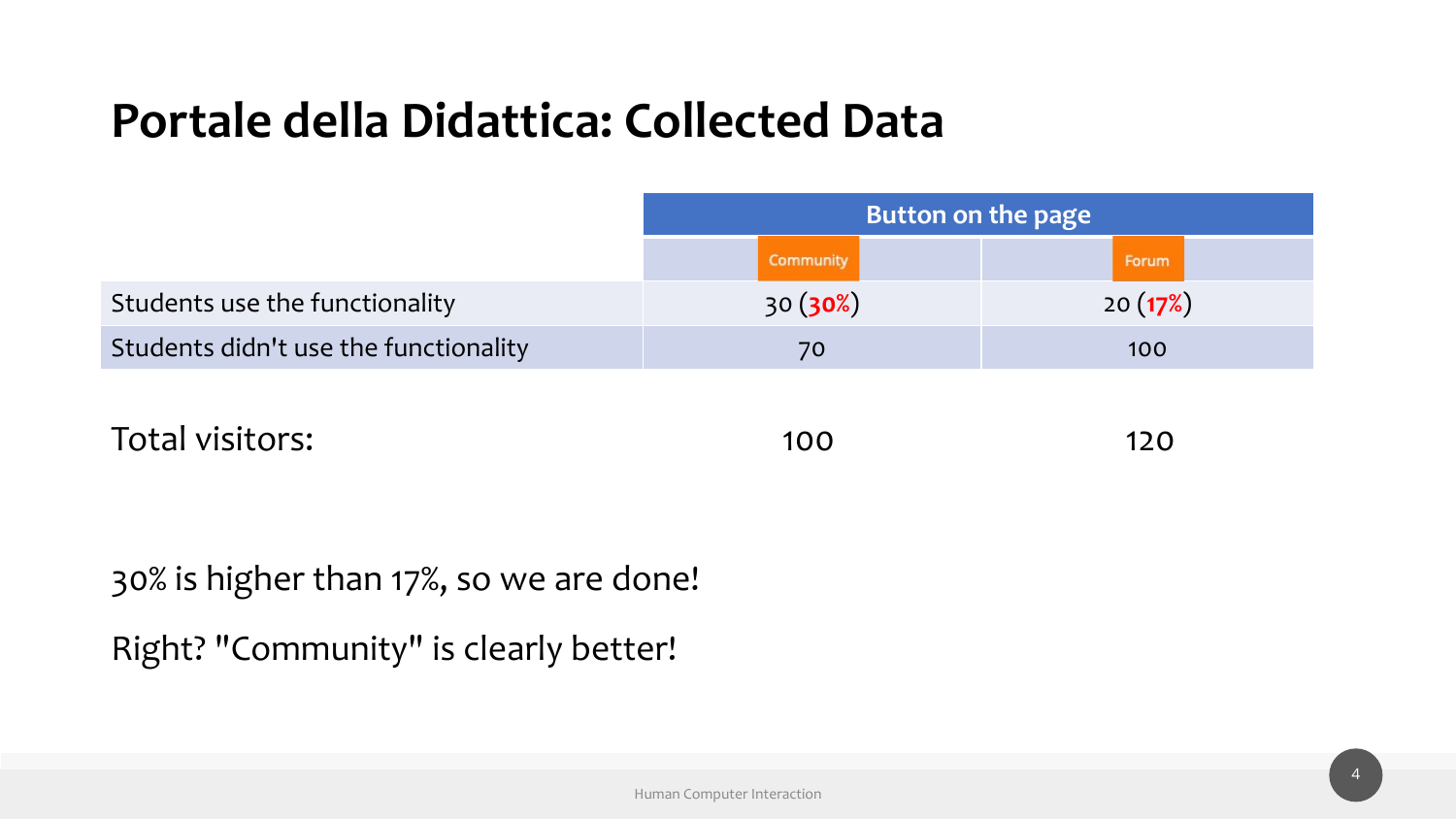- Not so fast!
- What if this happened just by chance since we had quite few visitors?
- Let's use the Chi-square test to understand whether this difference is significant:
	- o *null hypothesis*: \_\_\_\_\_\_\_\_\_\_\_\_\_\_\_\_\_\_\_\_\_\_\_\_\_\_\_\_\_\_\_\_\_\_\_\_\_\_\_\_\_\_\_\_\_\_\_

o *alternative hypothesis*: \_\_\_\_\_\_\_\_\_\_\_\_\_\_\_\_\_\_\_\_\_\_\_\_\_\_\_\_\_\_\_\_\_\_\_\_\_\_\_\_\_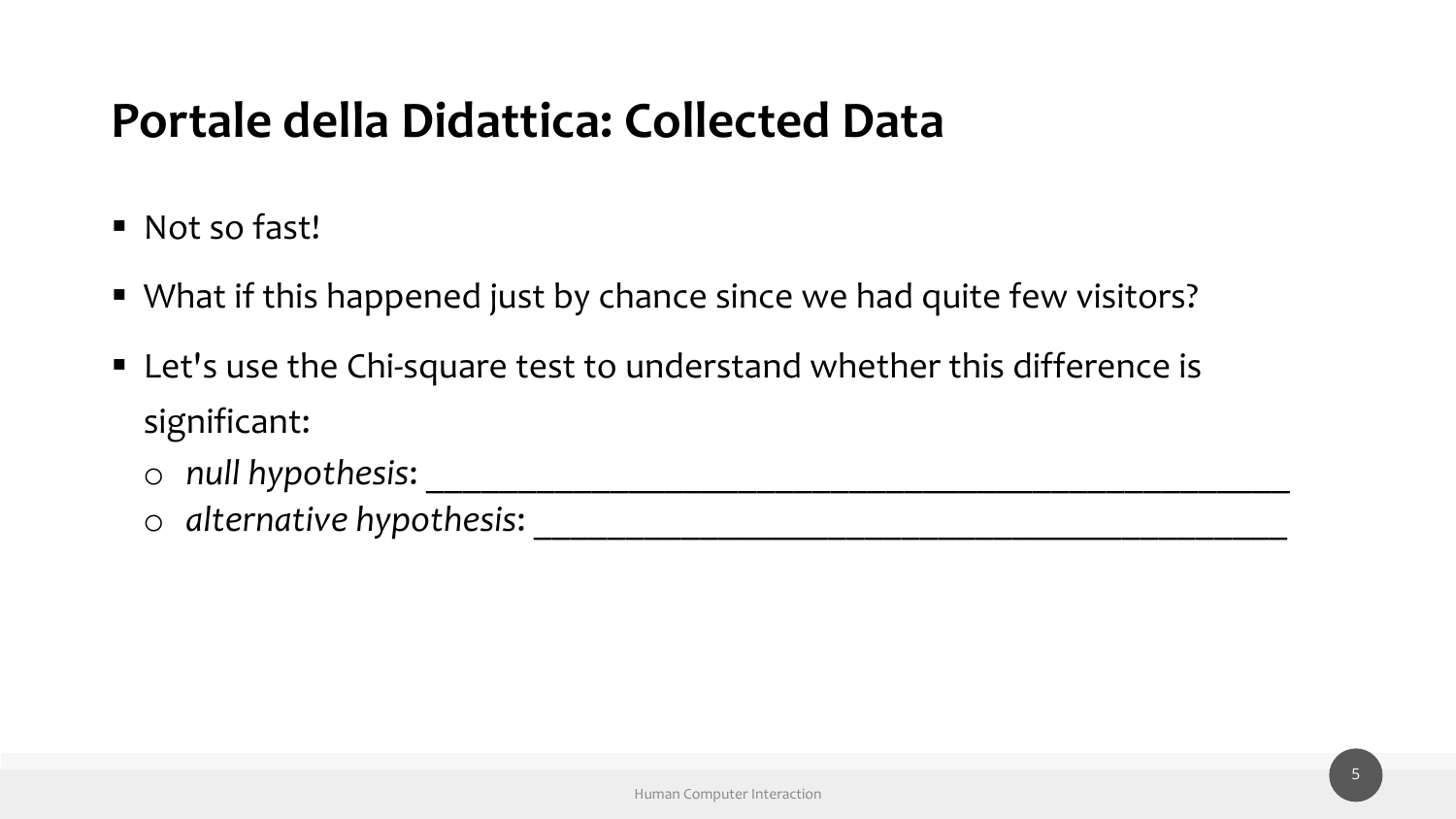- § Not so fast!
- What if this happened just by chance since we had quite few visitors?
- Let's use the Chi-square test to understand whether this difference is significant:
	- o *null hypothesis*: the "Community" link will lead to no significant change in the number of students using the functionality versus the original "Forum" link
	- o *alternative hypothesis*: the "Community" link will lead to significant more students using the functionality versus the original "Forum" link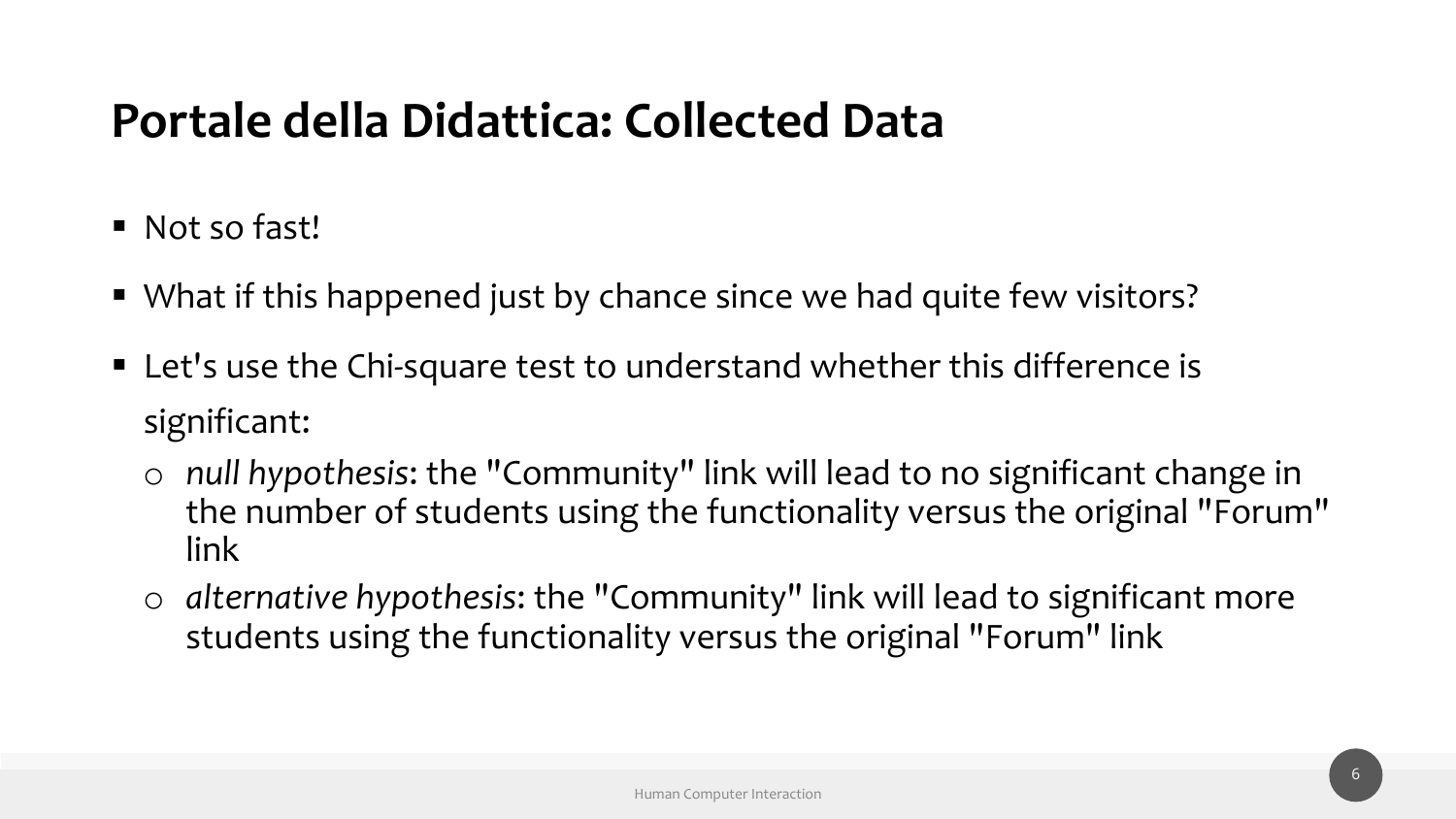|                                       | Button on the page<br>Totals |       |     |  |  |
|---------------------------------------|------------------------------|-------|-----|--|--|
|                                       | Community                    | Forum |     |  |  |
| Students use the functionality        | 30                           | 20    | 50  |  |  |
| Students didn't use the functionality | 70                           | 100   | 170 |  |  |
|                                       |                              |       |     |  |  |
| Total visitors:                       | 100                          | 120   | 220 |  |  |

What do we expect to have if the null hypothesis is true?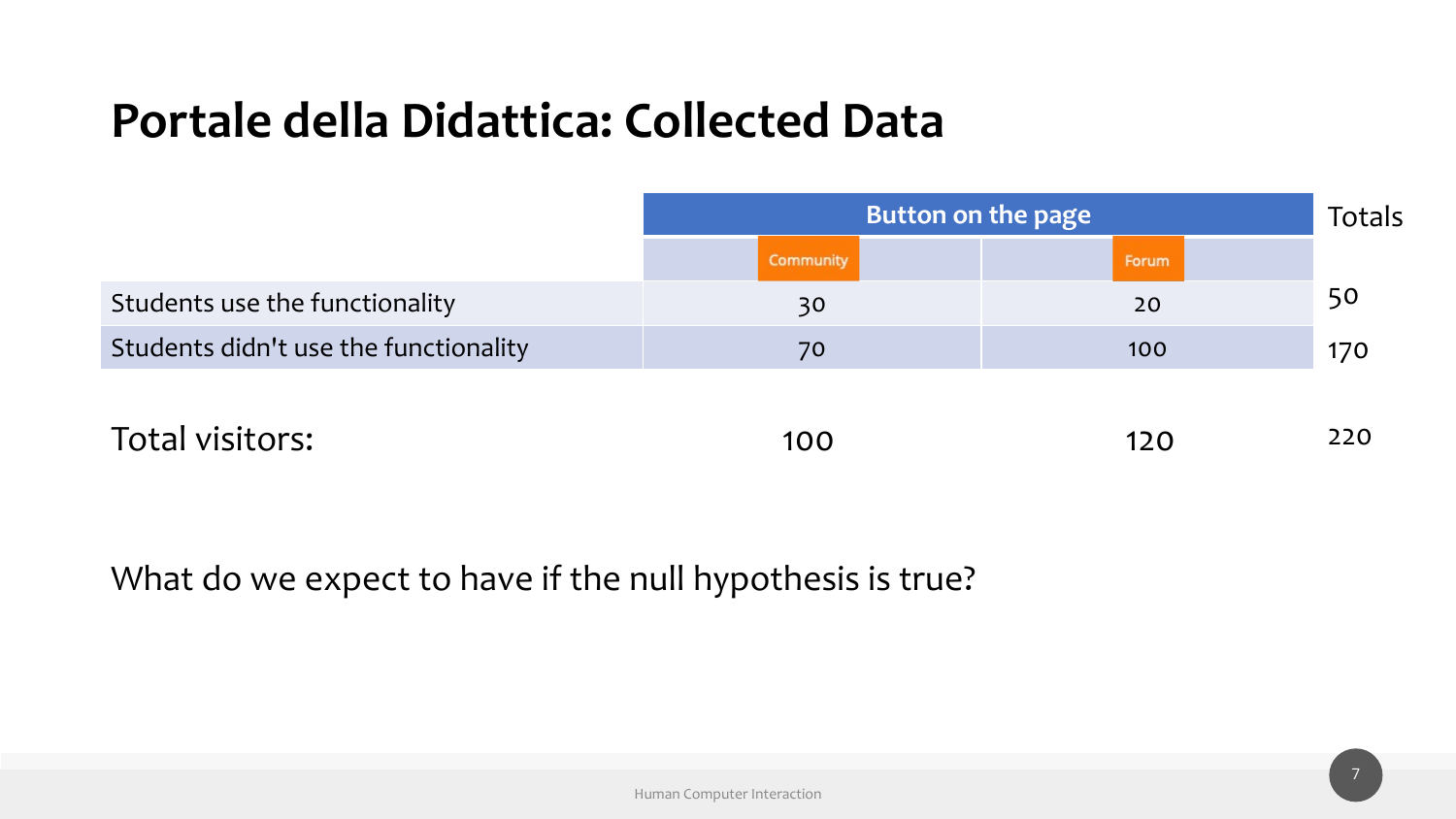|                                                     | Button on the page     |                    |        |  |  |  |
|-----------------------------------------------------|------------------------|--------------------|--------|--|--|--|
|                                                     | Community              | Forum              |        |  |  |  |
| Students use the functionality                      | 30                     | 20                 | 50     |  |  |  |
| Students didn't use the functionality               | 70                     | 100                | 170    |  |  |  |
| Total visitors:                                     | 100<br><b>Expected</b> | 120                | 220    |  |  |  |
| $\frac{(row_{total} * col_{total})}{grand_{total}}$ |                        | Button on the page | Totals |  |  |  |
|                                                     | <b>Community</b>       | Forum              |        |  |  |  |
| Students use the functionality                      |                        |                    | 50     |  |  |  |
| Students didn't use the functionality               |                        |                    | 170    |  |  |  |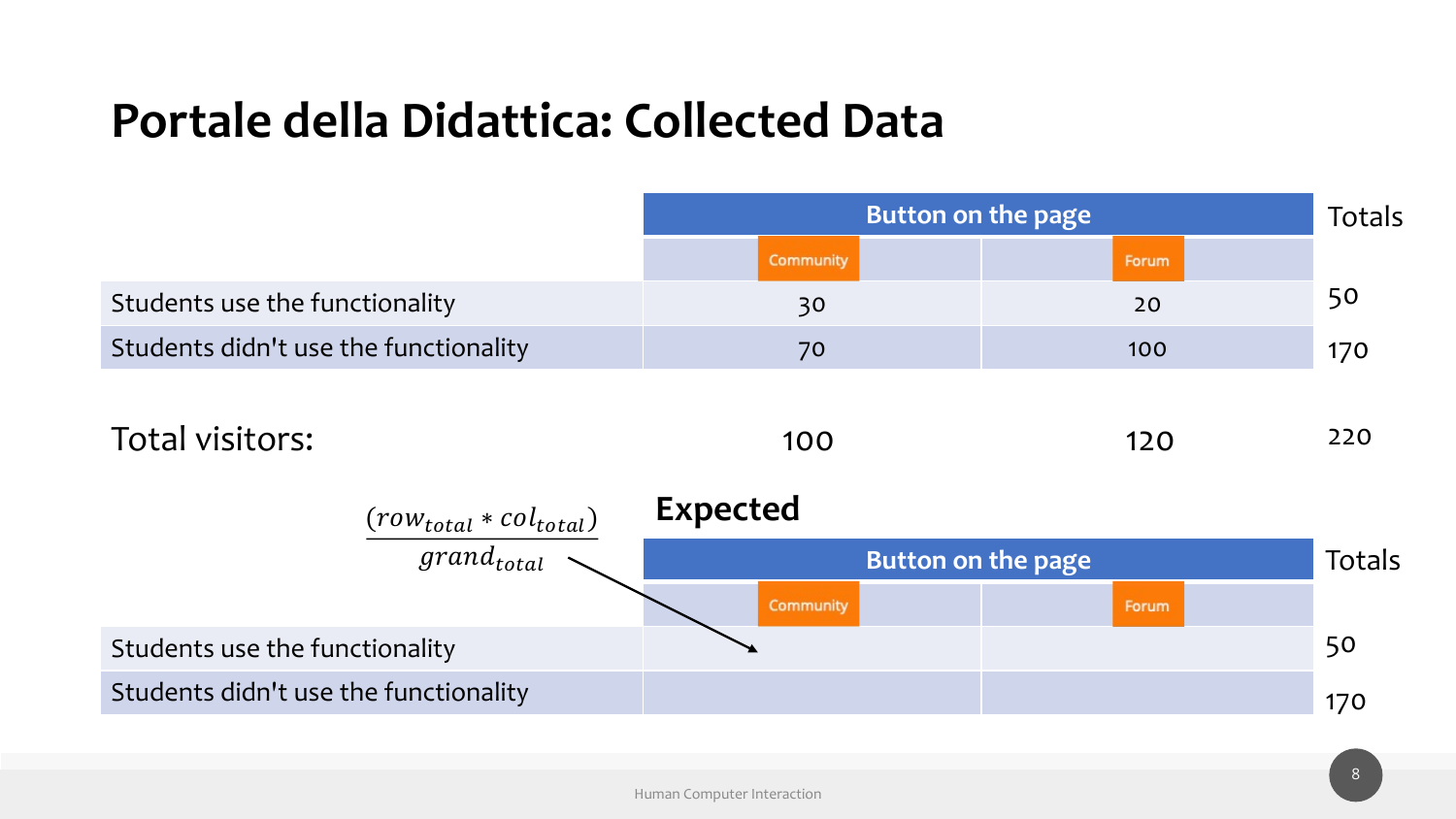|                        |                        | Totals                                   |
|------------------------|------------------------|------------------------------------------|
| Community              | Forum                  |                                          |
| 30                     | 20                     | 50                                       |
| 70                     | 100                    | 170                                      |
|                        |                        |                                          |
| 100                    | 120                    | 220                                      |
| <b>Expected</b>        |                        |                                          |
|                        |                        | Totals                                   |
| Community              | Forum                  |                                          |
| $(50/220)$ *100 = 22.7 | $(50/220)$ *120 = 27.3 | 50                                       |
| $(170/220)*100 = 77.3$ | $(170/220)*120 = 92.7$ | 170                                      |
|                        |                        | Button on the page<br>Button on the page |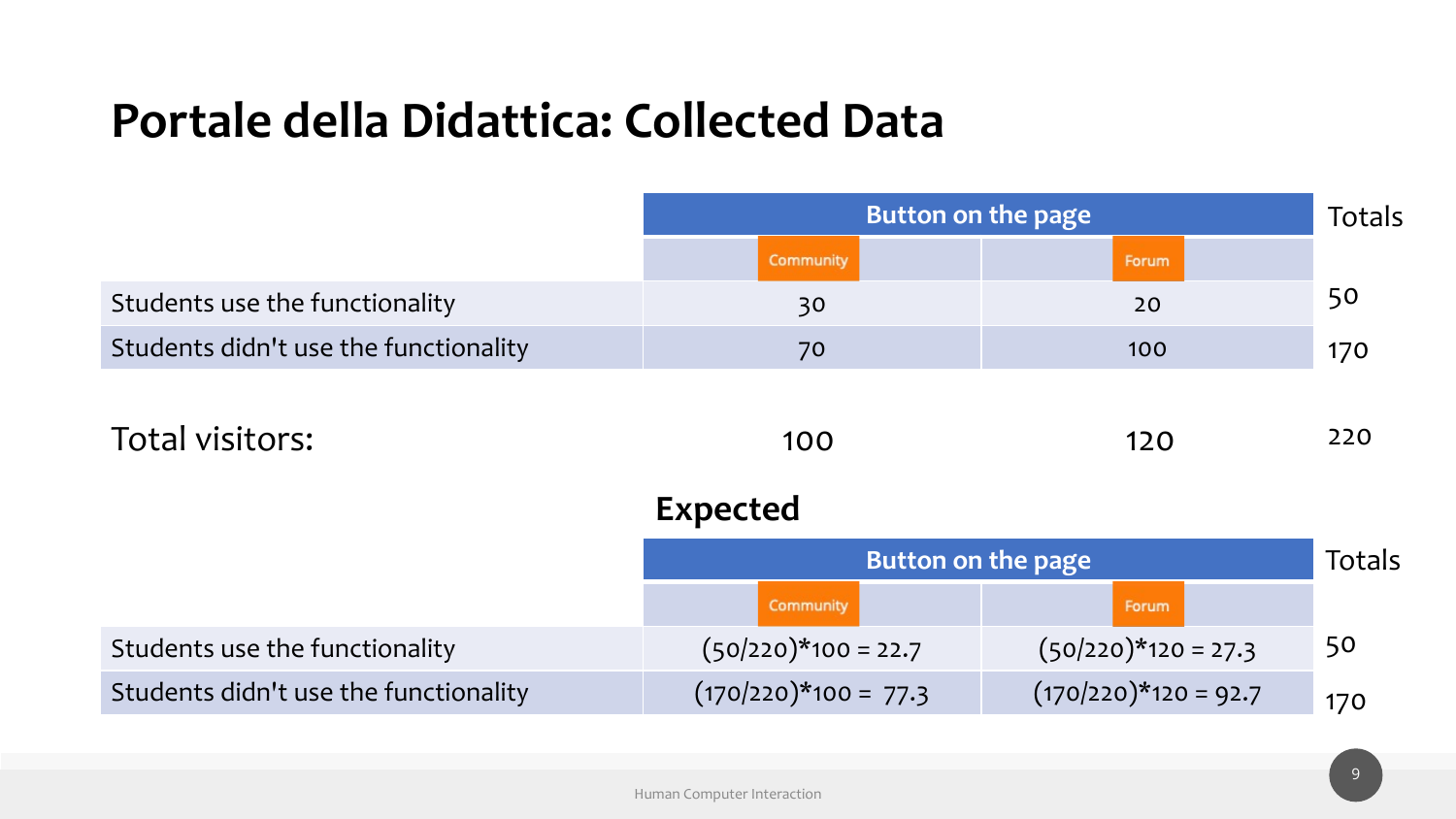|                 |       | Totals                                          |
|-----------------|-------|-------------------------------------------------|
| Community       | Forum |                                                 |
| 30              | 20    | 50                                              |
| 70              | 100   | 170                                             |
|                 |       |                                                 |
| 100             | 120   | 220                                             |
| <b>Expected</b> |       |                                                 |
|                 |       | Totals                                          |
| Community       | Forum |                                                 |
| 22.7            | 27.3  | 50                                              |
| 77.3            | 92.7  | 170                                             |
|                 |       | Button on the page<br><b>Button on the page</b> |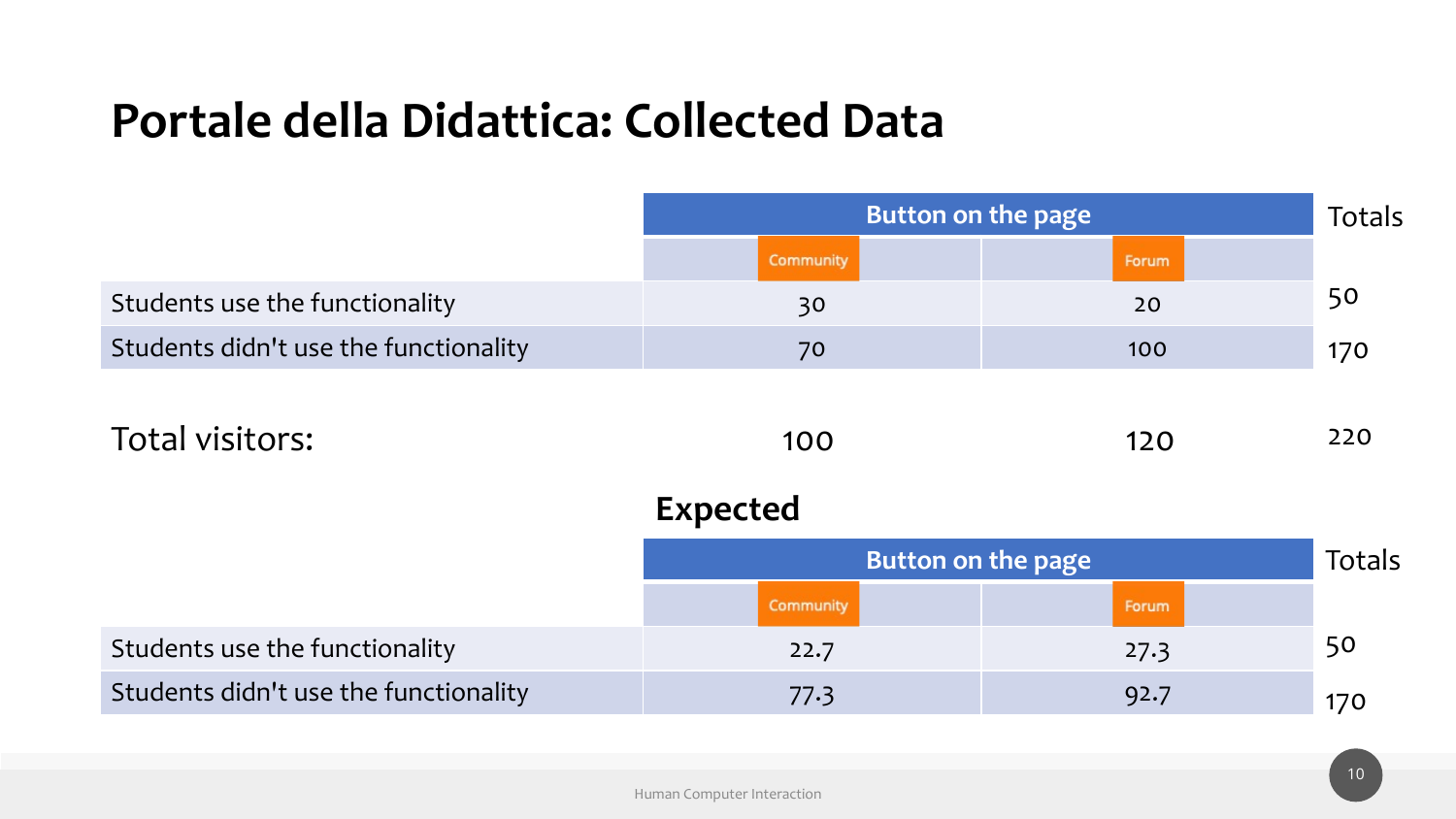1. Calculate

$$
\circ \quad \chi^2 = \sum_{i=1}^n \frac{(O_i - E_i)^2}{E_i}
$$

 $\circ$  where O<sub>i</sub> is the i-th observation and E<sub>i</sub> is the expected (theoretical) count of type i

$$
\mu \chi^2 = \frac{(30-22.7)^2}{22.7} + \frac{(20-27.3)^2}{27.3} + \frac{(70-77.3)^2}{77.3} + \frac{(100-92.7)^2}{92.7} = 2.34 + 1.95 + 0.69 + 0.57 = 5.55
$$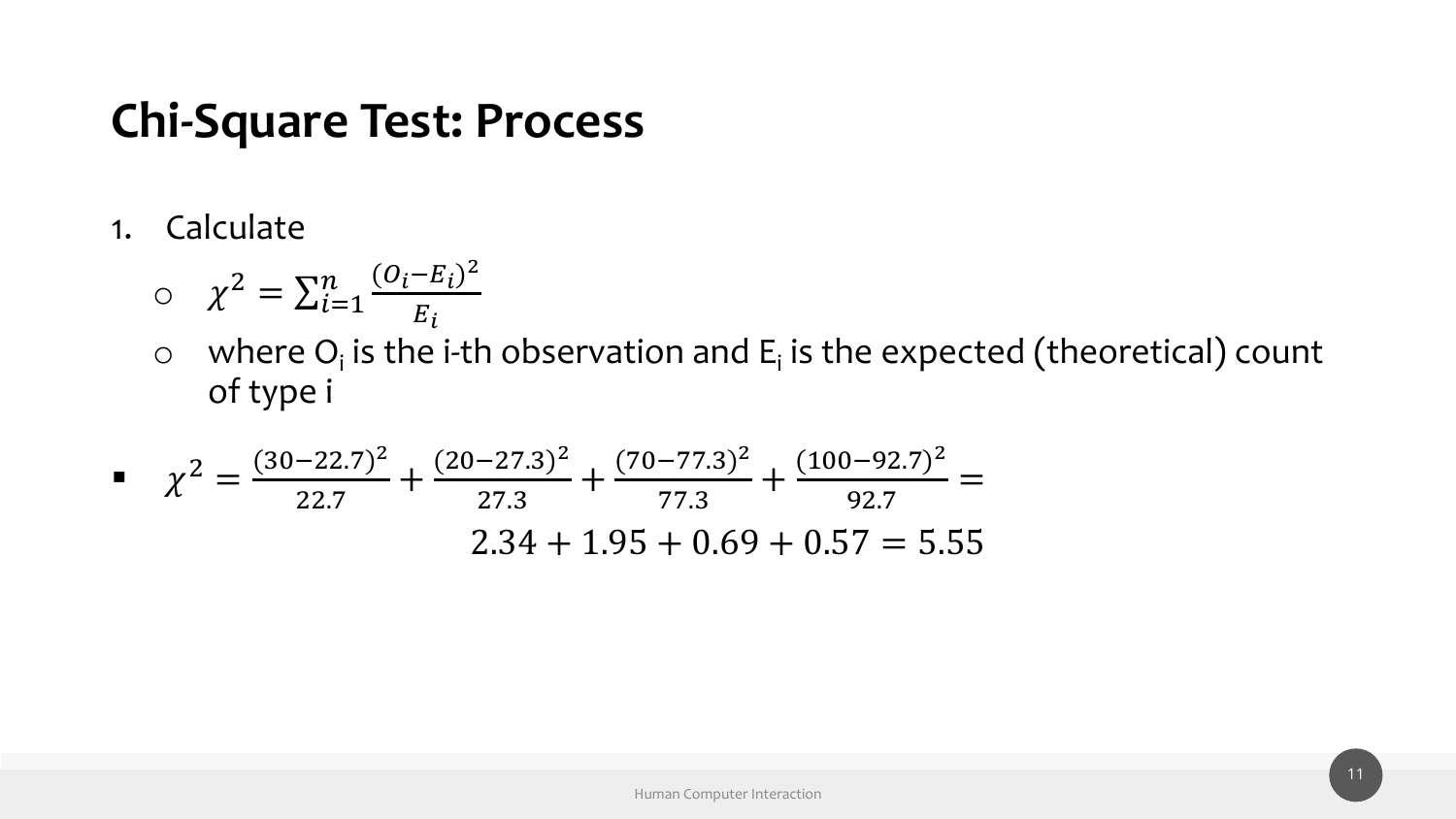2. Determine the degrees of freedom,  $df$ , of that statistic: o Test of independence,  $df = (Rows - 1) * (Cols - 1)$ 

• 
$$
df = (2-1) * (2-1) = 1
$$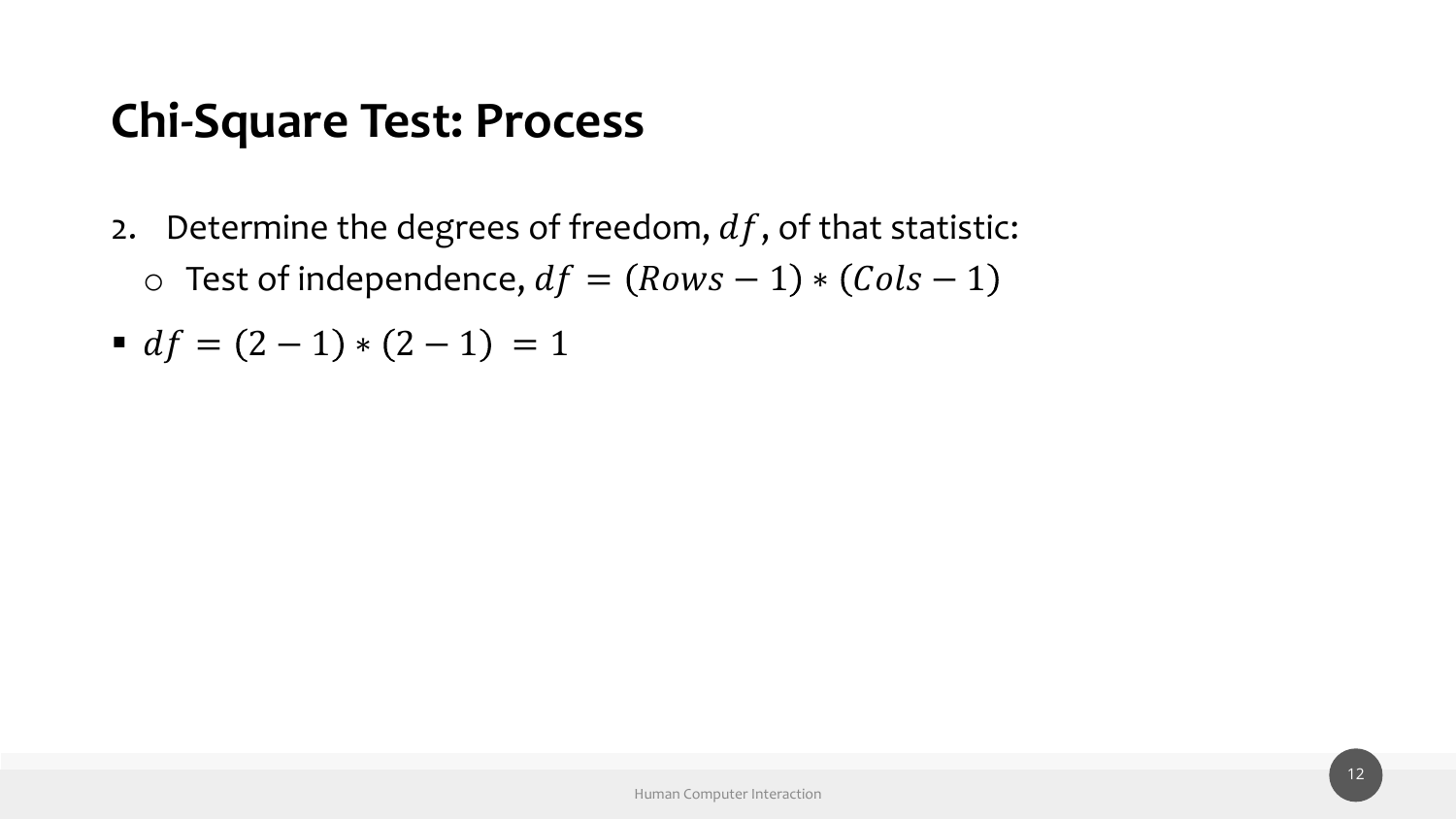3. Look for the level of confidence (p-value) related  $df$  (1) in a Probability Table:

| $\begin{array}{ c c c c c }\hline \textbf{0.975} & \textbf{0.95} & \textbf{0.90} \end{array}$<br>df<br>0.99<br>$\vert$ 0.10 $\vert$<br>$\blacksquare$<br>0.016<br>0.004<br>0.001<br>$---$<br>$---$<br>4.605<br>0.103<br>0.051<br>0.211<br>0.020<br>0.010<br>$2^{\circ}$<br>$0.352$ 0.584<br>$0.115$ $0.216$<br>6.251<br>0.072<br>$\overline{3}$<br>0.484<br>1.064<br>0.297<br>0.711<br>7.779<br>0.207<br>4 <sup>1</sup><br>0.831<br>1.610<br>1.145<br>0.554<br>0.412<br>5 <sup>1</sup> |  |  |  |  |  |
|----------------------------------------------------------------------------------------------------------------------------------------------------------------------------------------------------------------------------------------------------------------------------------------------------------------------------------------------------------------------------------------------------------------------------------------------------------------------------------------|--|--|--|--|--|
| $2.706 - 3.6$<br>-5.<br>7.<br>9.4<br>$9.236$ 11.0                                                                                                                                                                                                                                                                                                                                                                                                                                      |  |  |  |  |  |
|                                                                                                                                                                                                                                                                                                                                                                                                                                                                                        |  |  |  |  |  |
|                                                                                                                                                                                                                                                                                                                                                                                                                                                                                        |  |  |  |  |  |
|                                                                                                                                                                                                                                                                                                                                                                                                                                                                                        |  |  |  |  |  |
|                                                                                                                                                                                                                                                                                                                                                                                                                                                                                        |  |  |  |  |  |
|                                                                                                                                                                                                                                                                                                                                                                                                                                                                                        |  |  |  |  |  |

from https:/

- Coin example:
	- $\circ$  first row,  $p \approx 0.025$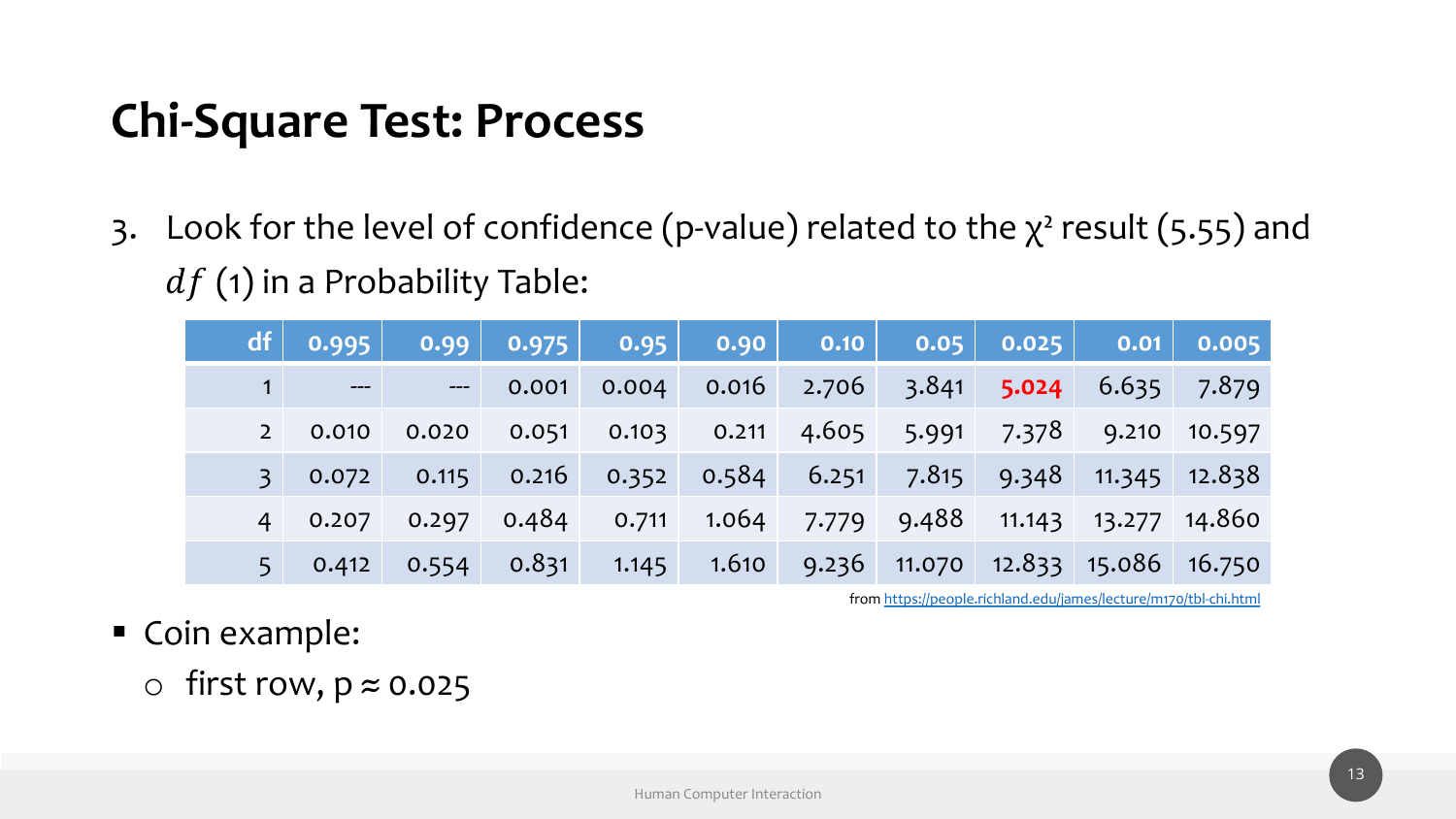- **4. Sustain** or **reject** the null hypothesis
	- o we usually reject the null hypothesis at p < 0.05 or p < 0.01
	- o i.e., we are confident that 95% or 99% of the time the test result correctly applies to the entire population
- In our case:
	- $\circ$  we can reject the null hypothesis (if we choose  $p < 0.05$ )!
	- o so, we can say that the (imaginary) "Community" link leads to significant more students using the functionality